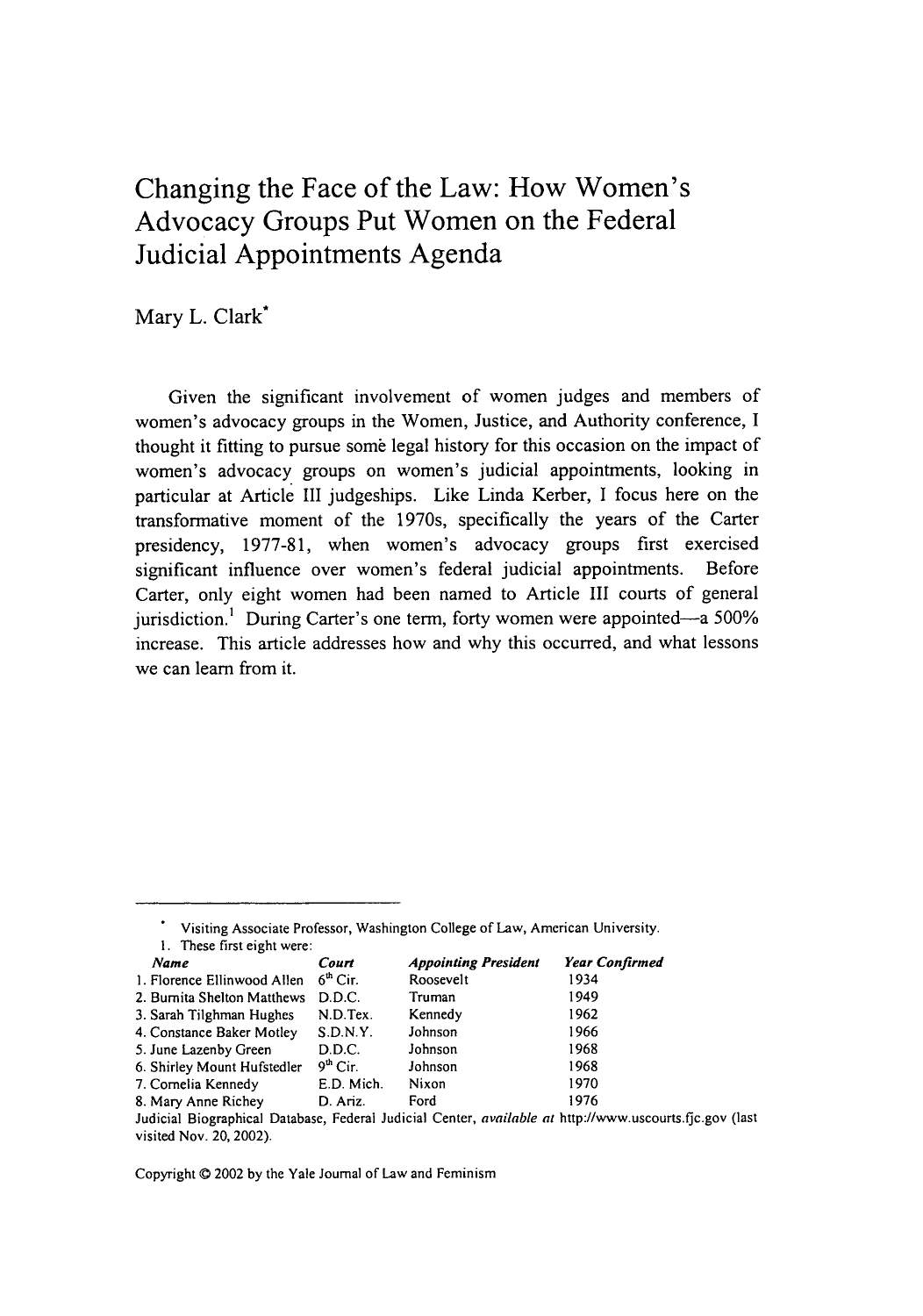## I. EARLY WOMEN'S ADVOCACY GROUP ACTIVITY AROUND WOMEN'S JUDICIAL APPOINTMENTS

Prior to the mid-1970s, there were a small number of women's legal and political organizations pressing the issue of women's judicial appointments at the federal level. After Franklin Roosevelt's first inauguration in 1933, for example, Molly Dewson, then-chair of the Women's Division of the Democratic National Committee (DNC) and friend of Eleanor Roosevelt, submitted a list of female judicial candidates to the president. Dewson's list included Florence Allen, who became the first woman named to an Article III court of general jurisdiction when Roosevelt appointed her to the Sixth Circuit in 1934.<sup> $2$ </sup> Dewson's successor as chair of the DNC's Women's Division, India Edwards, successfully lobbied Truman to appoint Burnita Matthews to the District of Columbia district court in 1949, at a time when twenty-seven new federal judgeships had been created. According to the *Washington Post,* "[A]n impassioned letter from Mrs. Edwards to President Truman was instrumental in winning the appointment of the first woman to sit as a judge on a U.S. District Court."<sup>3</sup> The National Association of Women Lawyers  $(NAWL)^4$  likewise lobbied Truman to appoint women to some of the new judgeships in  $1949$ .<sup>5</sup> Lastly, women's advocacy groups lobbied both Roosevelt and Truman to appoint Allen to the U.S. Supreme Court, though neither president seriously considered her for this post.<sup>6</sup>

Apart from these efforts, women's advocacy groups exerted little sustained pressure for women's judicial appointments pre-Carter. There simply were not enough women lawyers or women active in the women's movement to make women's judicial appointments an important presidential consideration. As a result, women's judicial appointments remained token, isolated events, occurring on a largely once per presidential administration basis.

<sup>2.</sup> BLANCHE WIESEN COOK, ELEANOR ROOSEVELT, VOL. 2, 1933-1938 67-69 (1999). Allen ran for the U.S. Senate from Ohio in 1926, losing in the Democratic primary, and for the U.S. House of Representatives from Ohio in 1932, winning in the Democratic primary but losing in the general election. During this same period, Allen was elected to a judgeship on the Cuyahoga County Court of Common Pleas (1920) and Ohio Supreme Court (1922), where she served two six-year terms as an Associate Justice before being tapped for the federal court of appeals. *See Woman* Elected Judge, WOMAN CITIZEN (July 1921) (reporting that Allen was elected judge "by the largest popular vote ever given a candidate for the bench in that county. Miss Allen led the ticket with the three men judges who were elected falling far behind her total."); Judge Florence Allen, WOMEN LAW. **J.** 15 (1932); *Miss* Allen Talks of Women's Gains: First Woman Named a **U.S.** Circuit Judge Thinks Suffrage Improves Politics, N. Y. TIMES, March 25, 1934.

**<sup>3.</sup>** India Edwards, Pioneering Woman in Democratic Party, Dies at 94, WASH. POST, Jan. **16,** 1990, at B5.

<sup>4.</sup> NAWL formed in 1899 in response to women's exclusion from the American Bar Association. CYNTHIA FUCHS EPSTEIN, WOMEN IN LAW 259 (2d ed. 1993).

<sup>5.</sup> SHELDON GOLDMAN, PICKING FEDERAL JUDGES: LOWER COURT SELECTION FROM ROOSEVELT THROUGH REAGAN 93 (1997).

<sup>6.</sup> Beverly Blair Cook, *The* First Woman Candidate for the Supreme Court **-** Florence **E.** Allen, SUP. CT. HIST. Soc. Y. B. 1981.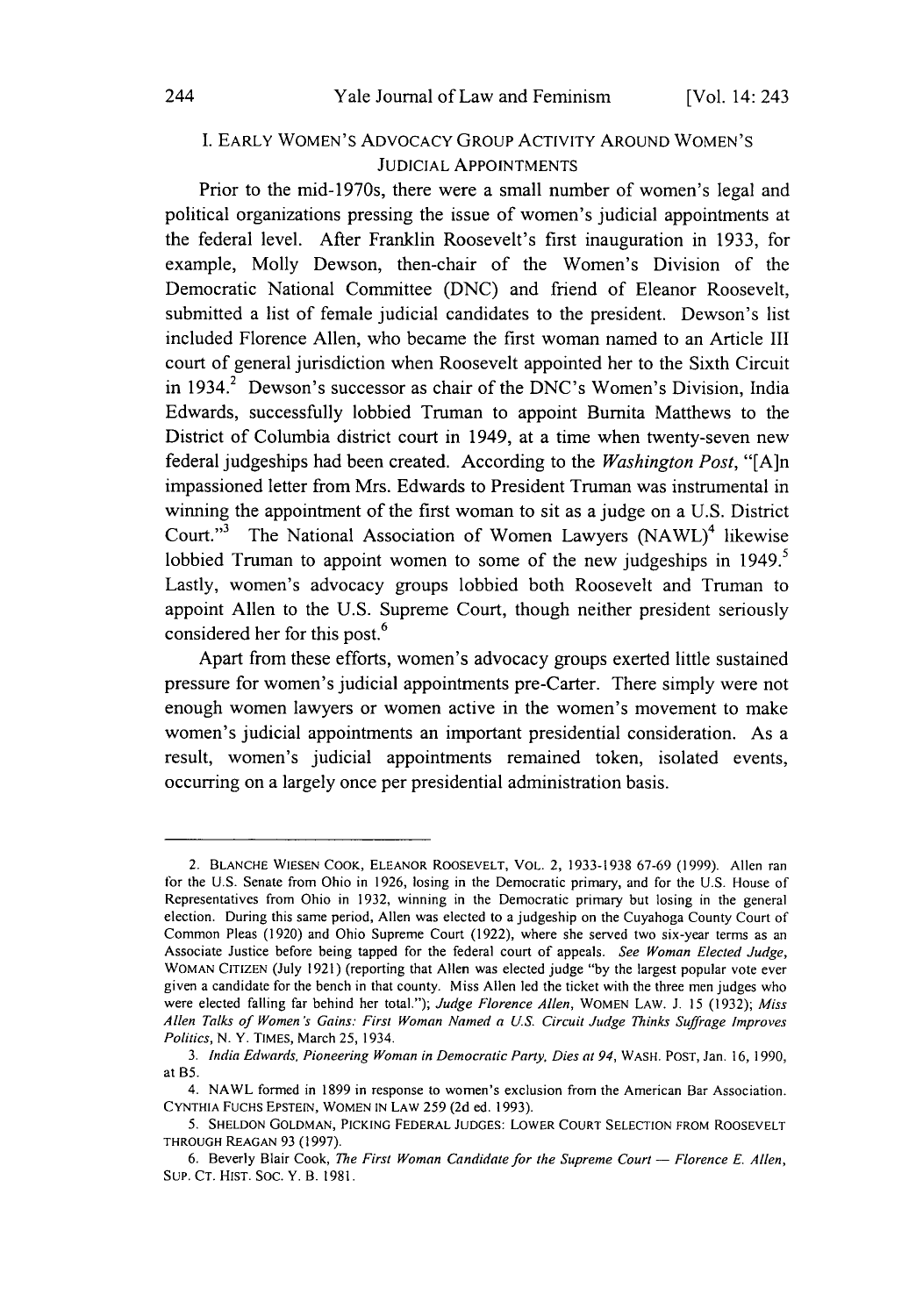# II. ADVOCACY FOR WOMEN'S FEDERAL JUDICIAL APPOINTMENTS UNDER CARTER

When Carter took office in January 1977, there was only one woman among 97 judges on the federal courts of appeal and five women among 399 district court judges. By the time Carter left office in January 1981, he had appointed eleven women to the courts of appeals<sup>7</sup> and twenty-nine to the district court.<sup>8</sup> Indeed, women constituted nearly twenty percent of Carter's 57 court of appeals appointees and more than fourteen percent of his 202 district court appointees, an enormous increase over that of his predecessors.

Barbara Babcock, an Assistant Attorney General under Carter who was charged with generating names of women judicial candidates, spoke of the President's commitment to promoting women's opportunities through appointment to judgeships, among other posts: "Part of his platform [as presidential candidate in 1976] was to appoint more women, not just to the bench, but to government generally; he was going to bring women into the upper reaches of the administration."<sup>9</sup>

Carter's commitment to women's opportunity was shaped in part by the women around him-among them, his wife and partner in business and politics, Rosalynn Carter;<sup>10</sup> his socially-committed mother, Lillian Carter; his female presidential advisors, Margaret McKenna, the Deputy White House Counsel, whose support for women's judicial appointments was strong and effective;<sup>11</sup> and *Roe v. Wade* advocate Sarah Weddington, who served as Carter's White House liaison to women's interest groups. Remarking on these latter individuals' influence on Carter's appointment of women judges, Babcock noted, "I think that all the women judges would never have been appointed again without the strong presence of women bosses in the Carter administration. It was very, very striking."<sup>12</sup>

<sup>7.</sup> In an effort to make the federal courts more representative of the general population, Carter had sought to appoint a woman to every court of appeals, falling just short of doing so. Likewise, he had sought to name African-Americans to courts in the Deep South.

<sup>8.</sup> Judicial Biographical Database, *supra* note **1.**

<sup>9.</sup> Oral History interview with Barbara Babcock (May 19, 1995) (on file with the Federal Judicial Center's History Office), at **1.** Babcock attributes her own appointment to Carter's emphasis on women's opportunities. *Id.*

<sup>10.</sup> On at least one occasion, Rosalynn Carter's lobbying of her husband was critical to a woman judge's nomination, that of Phyllis Kravitch of Savannah, Georgia, to the Fifth Circuit. *See, e.g.,* Note from Rosalynn Carter to Jimmy Carter (Sept. 14, 1978) (on file with the Carter Presidential Library) (stating "Jimmy, I hope you can appoint Phyllis Kravitch."). *See also* Oral History Interview with Griffin Bell (May 9, 1995) (on file with the Federal Judicial Center's History Office) at 28 (noting, "Phyllis Kravitch was strongly supported by Mrs. Carter.").

**<sup>11.</sup>** Babcock recalls the centrality of McKenna's role as follows: "It was wonderful, the way she really threw her weight around. She was [Lipshutz's] deputy, and not the President, but she would say, 'This is what the White House wants.' It was great assurance. She had a lot to do with getting the names through." According to Babcock, "It was very much a collective effort among women." Oral History Interview with Barbara Babcock, *supra* note 9, at 5-6.

<sup>12.</sup> *Id.* at 3.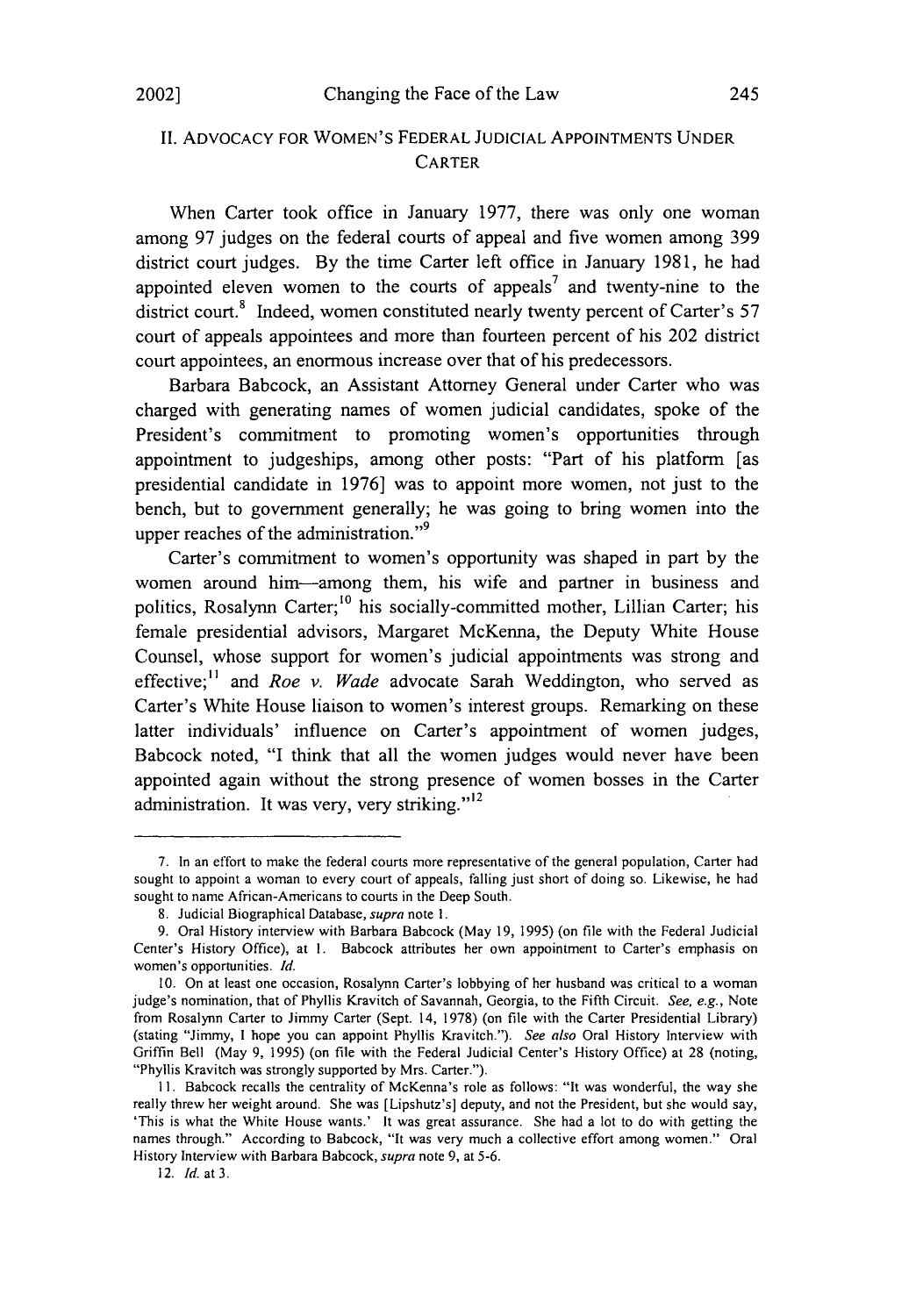Of course, supporting women's appointments was also good politics for Carter, where the importance of women's votes was beginning to be recognized. Indeed, during the 1976 presidential election campaign, both the Democratic and Republican party platforms pledged to appoint more women as judges, and Ford named his only woman judge at this time. **<sup>13</sup>**

Contemporaneous with Carter's commitment to appointing more women judges was women's rapidly increasing entry into the legal profession, as well as rising activism by women's legal and political advocacy groups around the issue of women's judicial appointments. New organizations specifically focused on promoting women's appointments to the federal judiciary formed at this time, and existing organizations undertook new initiatives to lobby for women's appointments. These organizations were better organized, better connected, and more sophisticated at using the media than had been their predecessors. The pressure brought to bear by women's legal and political advocacy groups was critical in altering the political landscape in which women's judicial candidacies were considered-complementing, and indeed spurring, Carter's efforts to reform the judicial appointments process to name more women judges.<sup>14</sup>

One of the most prominent organizations lobbying for women's judicial appointments was the National Women's Political Caucus's (NWPC) Legal Support Caucus, established immediately after Carter's election to generate names of potential female judicial candidates. The Caucus stated its mission as "identify(ing] and assist[ing] well-qualified feminist lawyers in appointment to the federal bench."<sup>15</sup> It encouraged women to apply for federal judgeships by disseminating information about the application process and conducting training sessions on how to apply. Led by Susan Ness and overseen by NWPC Chair Mildred Jeffreys, the Legal Support Caucus submitted an extensive list of judicial candidates to the administration soon after it entered office. The Caucus then worked in coalition to support particular women's candidacies, as when it wrote to Carter on behalf of Ruth Bader Ginsburg's appointment to the District of Columbia Circuit. The Caucus' letter was co-signed by a host of progressive organizations, including many women's advocacy groups: the American Association of University Women, B'nai Brith Women, California Women Lawyers, Equal Rights Advocates, Federation of Organizations for

<sup>13.</sup> This was Mary Anne Richey, appointed to the District of Arizona in 1976. Judicial Biographical Database, *supra* note **1.**

<sup>14.</sup> Sally Kenney, Director of the Center on Women and Public Policy at the University of Minnesota's Humphrey Institute of Public Affairs, has written importantly about the significance of women's advocacy groups in pressing women's federal judicial appointments at this time. *See, e.g.,* Sally J. Kenney, *Breaking the Silence: Gender Mainstreaming* and the European *Judiciary,* Presentation at "Mainstreaming Gender in European Public Policy" Workshop, University of Wisconsin-Madison (October 14, 2000), available at http://wiscinfo.doit.wisc.edu/eucenter/conferences/gender/kenney.

<sup>15.</sup> NWPC Legal Support Caucus membership circular (undated) (on file with the Schlesinger Library on the History of Women, Harvard University).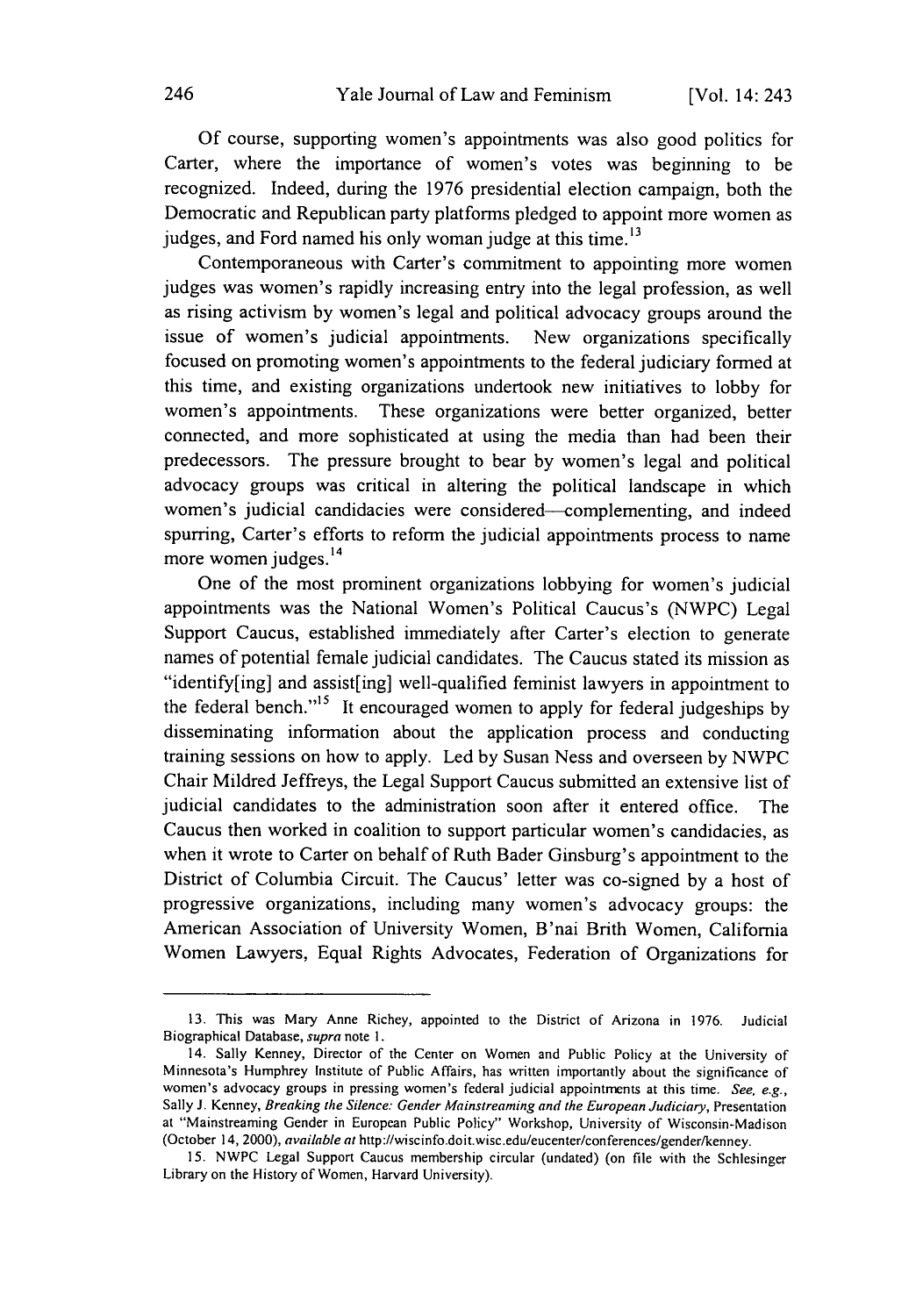Professional Women, NAACP Legal Defense Fund, National Conference of Puerto Rican Women, Women's Division/National Bar Association, Women's Equity Action League, Women's Legal Defense Fund, and the Women's Rights Project of the Center on Law and Social Policy.<sup>16</sup>

The Caucus dramatized the need for women's judicial appointments through its press releases and judicial fact sheets, underscoring the gross underrepresentation of women on the bench.<sup>17</sup> The Caucus likewise published periodic bulletins tracking the number of women nominated and confirmed and highlighting its activities on behalf of women's judicial appointments.<sup>18</sup>

As a sign of its influence, the Caucus testified on the slow pace of women's judicial appointments at Senator Edward Kennedy's first hearing as Chair of the Senate Judiciary Committee.<sup>19</sup> The Caucus also lobbied the Senate Judiciary Committee, in conjunction with other civil rights groups, to include consideration of membership in discriminatory clubs when evaluating judicial nominees. In a bulletin to its members, the Caucus noted its success in raising the issue of nominees' discriminatory club memberships. Acknowledging that only race, and not sex, discrimination had been given formal attention by the Senate Judiciary Committee, the Caucus reported that the Committee's staff "informally alerts judicial candidates to the fact that women's organizations are prepared to testify against those who belong to clubs that discriminate against women." The bulletin went on to announce: "Judicial candidates have 'seen the light' and are suddenly stating their intention to resign from organizations such as Rotary and Kiwanis."<sup>20</sup>

In the weeks following passage of the Omnibus Judgeship Bill, creating 152 new judgeships, Sarah Weddington noted the Caucus' important role in submitting names of prospective women judges to the administration:

As an attorney, I am only too well aware of the dearth of women judges, despite the growing number of excellently qualified women in

<sup>16.</sup> See Letter from Iris Mitgang, National Chair of the NWPC, to President Carter (Feb. 4, 1980) (on file with the Carter Presidential Library).

<sup>17.</sup> See, e.g., NWPC, Judicial Fact Sheet 1 (Jan. 23, 1979) (on file with the Schlesinger Library on the History of Women, Harvard University). Ness also authored articles on the status of women's judicial appointments. See, e.g., Susan Ness, A Sexist Selection Process Keeps Qualified Women Off the Bench, WASH. POST, March 26, 1978; Susan Ness, Women Judges **-** Why So Few?, GRADUATE WOMAN, November/December 1979, at 10.

<sup>18.</sup> The Caucus' first bulletin reported:

Our efforts were on two levels: A national campaign to call attention to the appalling lack of women in the federal judiciary and a series of campaigns, directed by and centered in the state caucuses, to work on filling specific judgeships with women from those states.

NWPC Legal Support Caucus Report 1 (June 9, 1978) (on file with the Schlesinger Library on the History of Women, Harvard University).

<sup>19.</sup> NWPC memorandum from Susan Ness, Chair of NWPC's Legal Support Caucus, to Legal Support Caucus Coordinators and Friends Working on Judgeships 4 (March 23, 1979) (on file with the Schlesinger Library on the History of Women, Harvard University) (reporting on NWPC Mildred Jeffreys' February 27, 1979 testimony).

<sup>20.</sup> NWPC Legal Support Caucus Report 1 (Oct. 23, 1979) (on file with the Schlesinger Library on the History of Women, Harvard University).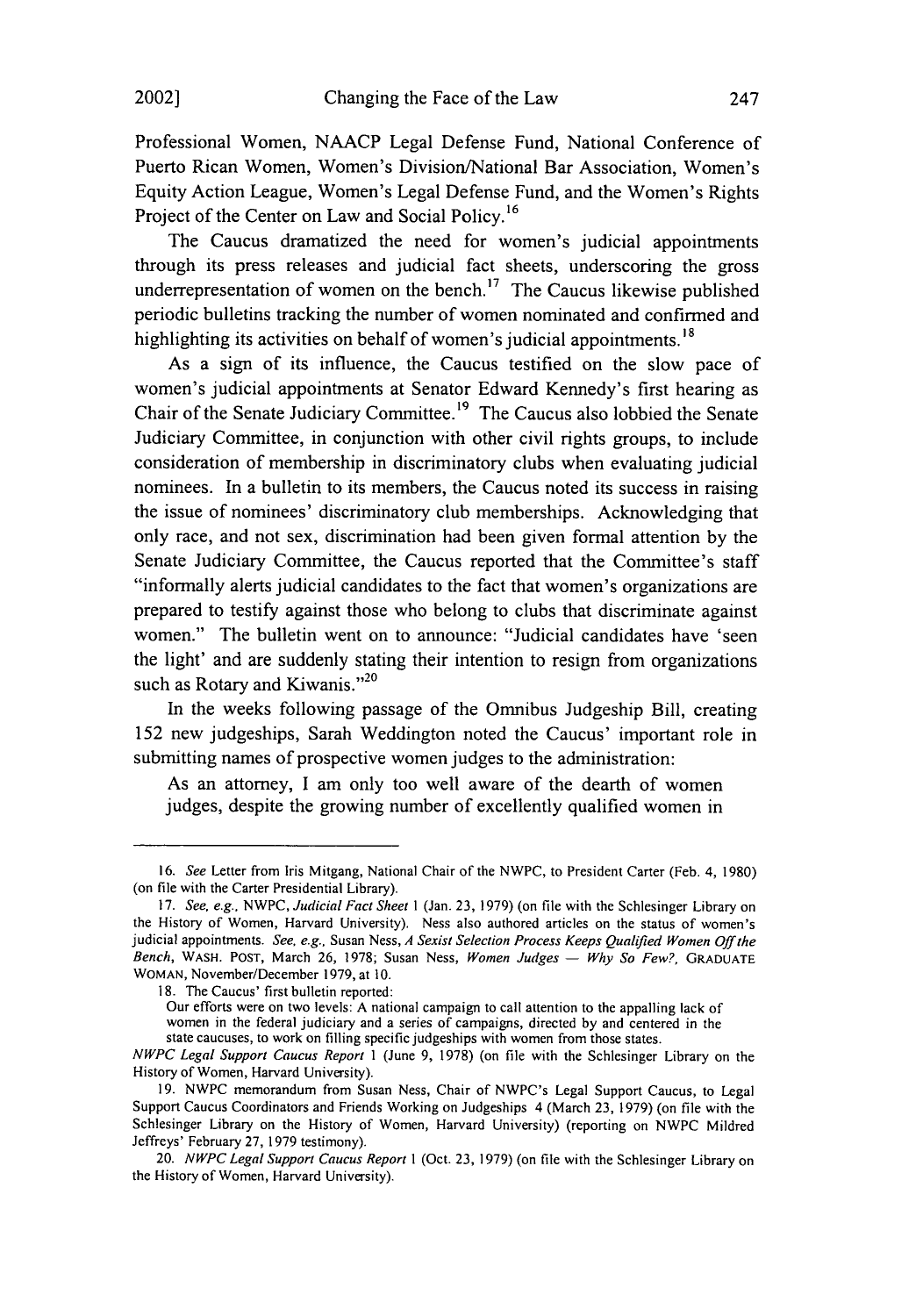the legal field. My office has welcomed the information and assistance you have been able to give us concerning viable women candidates for the new judgeships, which have been created, and I am encouraged to know that you intend to expand the project.

It is always a pleasure to work with the Caucus. The political skill with which you approach a situation assures that your viewpoint will be given serious consideration. Good luck with your work for 1979, and please keep me informed about the progress of your plans. You know I stand ready to help in any way I can. $<sup>2</sup>$ </sup>

Such remarks by an administration official could not have been imagined a couple of years before.

The push for women's judicial appointments, however, was not limited to women's advocacy groups. Support for women judges began to figure prominently in the agendas of other civil rights organizations at this time. The Judicial Selection Project, for example, was established in 1977 to monitor Carter's progress in diversifying the federal bench in terms of appointing women and people of color. The Project was composed of representatives from a variety of civil rights and other public interest organizations, including the American Civil Liberties Union, the NAACP Legal Defense Fund, the National Council of La Raza, the National Women's Political Caucus, the NOW Legal Defense and Education Fund, and the Women's Legal Defense Fund.<sup>22</sup> As the list suggests, there was significant overlap in membership between the Project and groups principally pressing for women's judicial appointments.

Complementing the work of the Legal Support Caucus and the Judicial Selection Project was the 1979 formation of the Federation of Women Lawyers' Judicial Screening Panel. The Panel was created when the Carter administration agreed to forward names of prospective judicial candidates to a coalition of women's rights groups for pre-nomination screening (as the administration had earlier agreed to do for the National Bar Association, an **<sup>23</sup>** organization of African-American attorneys). NWPC Chair Mildred Jeffreys suggested this arrangement to Attorney General Griffin Bell at a January 1979 meeting between Bell and representatives of women's and other civil rights advocacy groups.<sup>24</sup> Bell agreed, and the Federation of Women Lawyers'

<sup>21.</sup> Letter from Sarah Weddington, Special Assistant to the President, to Audrey Rowe, Chairwoman, Advisory Committee of the National Women's Political Caucus 1 (November 28, 1978) (on file with the Carter Presidential Library).

<sup>22.</sup> Judicial Selection Project Membership List (Nov. 1978) (on file with the author). Initially housed at Georgetown's Institute for Public Representation under the direction of Georgetown Law Professor Charles R. Halpern, the Project later merged with the Alliance for Justice, now led by Nan Aron.

<sup>23.</sup> See, e.g., Griffin B. Bell, Federal Judicial Selection: *The* Carter Years, in JUDICIAL SELECTION: MERIT, IDEOLOGY, AND POLITICS 28 (National Legal Center for the Public Interest 1990).

<sup>24.</sup> Minutes, Meeting with Judge Bell: Monday, January 15, 1979, 3:30 p.m. (on file with the Carter Presidential Library). Participating in the meeting with Bell were representatives of the American Association of University Women, American Civil Liberties Union, League of Women Voters, National Organization for Women, NAACP, Women's Equity Action League, Women's Legal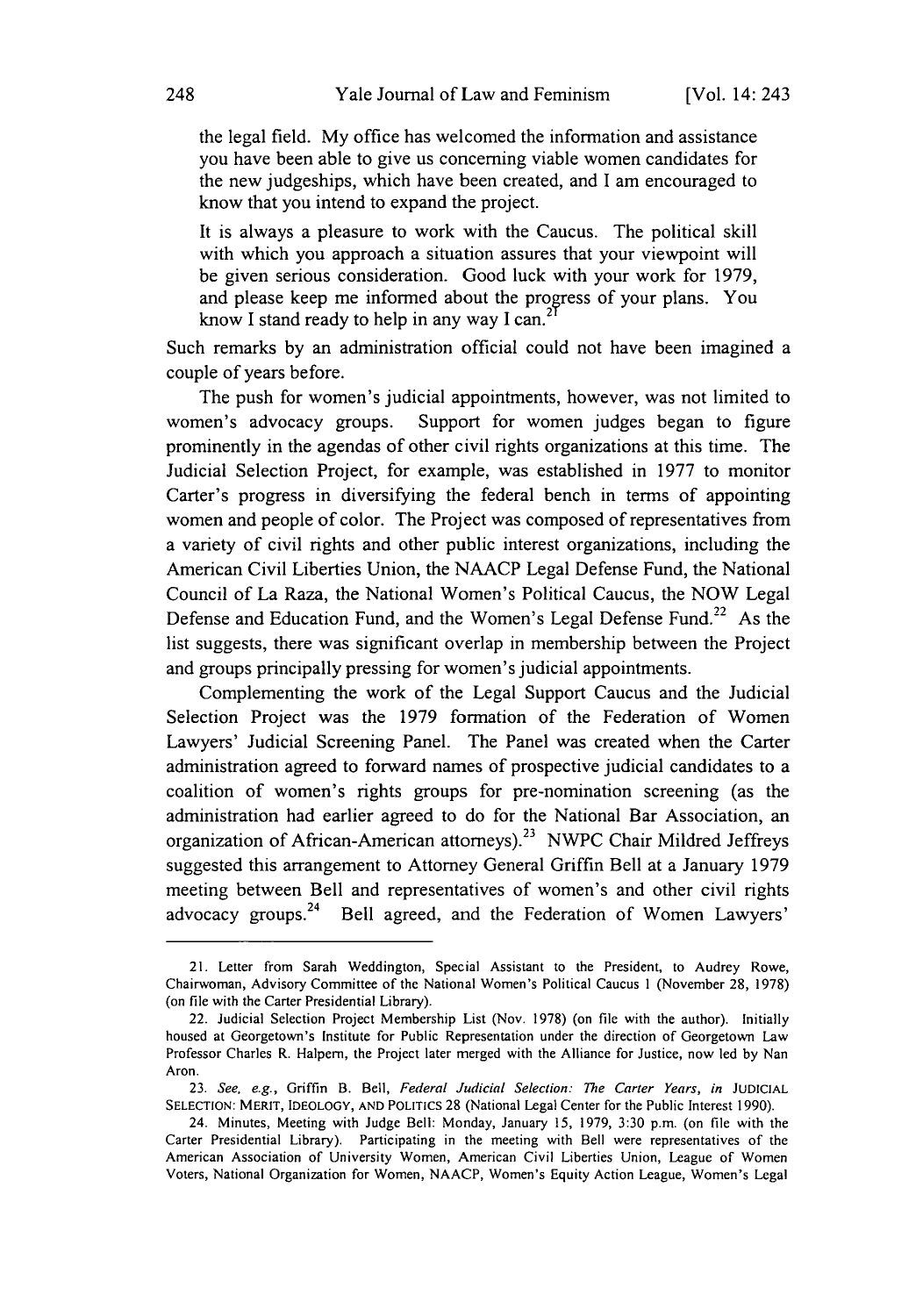Judicial Screening Panel was **born.25** Unlike the NWPC's Legal Support Caucus, the Judicial Screening Panel did not supply the administration with names of potential women candidates nor advocated particular women's candidacies, but rather screened the administration's prospective nominees with regard to their attitudes on issues related to women's rights.

Under the initial direction of Lynn Hecht Schafran,<sup>26</sup> the Panel evaluated prospective nominees in terms of their demonstrated commitment to issues of equal justice and their anticipated impact on women's rights. On receiving the administration's list of prospective candidates, the Panel asked each candidate to complete a brief questionnaire, which, among other things, inquired about the candidate's participation in clubs that discriminated against women and people of color in their membership.<sup>27</sup> Along with the Legal Support Caucus, the Panel succeeded in persuading the American Bar Association's Standing Committee on Federal Judiciary and the Senate Judiciary Committee to consider membership in discriminatory clubs in evaluating judicial nominees.

Despite unprecedented levels of cooperation between Carter officials and women's advocacy groups,<sup>28</sup> tension nevertheless arose over the pace and number of women's appointments. An October **1978** memorandum to the president from White House Counsel Robert Lipshutz and presidential political advisors Tim Kraft and Frank Moore emphasized women's advocacy groups' disappointment with Carter's failure to appoint a woman to any of the first twelve court of appeals vacancies in his administration. Indeed, they cited the disappointment of women's advocacy groups in advocating Phyllis Kravitch's nomination to the Fifth Circuit:

We recommend that you nominate for the 5th Circuit, Judge Phyllis Kravitch of Savannah. The most severe criticisms to date of this Administration's judicial appointments have come from women's

Defense Fund, and the Women's Rights Project of the Center on Law and Social Policy (now the National Women's Law Center).

**<sup>25.</sup>** The Panel included representatives from the Women's Legal Defense Fund, the Women's Rights Project of the Center on Law and Social Policy, the NOW Legal Defense and Education Fund, **the** National Association of Women Lawyers, and the Women's Equity Action League.

**<sup>26.</sup>** Schafran was succeeded as director of the Judicial Screening Panel **by** Estelle Rogers in **1981.**

**<sup>27.</sup>** *See, e.g.,* Letter from Estelle H. Rogers, National Director of the Federation of Women Lawyers' Judicial Screening Panel, to a prospective judicial nominee (Oct. **29, 1982)** (on file with the author).

**<sup>28.</sup>** In addition to the groups cited in the text, a myriad of other women's organizations pressed for women's judicial appointments, including the American Association of University Women, the Arizona Women's Commission, the Black Women Lawyers Association, the Black Women's Agenda **Ad** Hoc Committee **for** Black Women Federal Judges, the California Women Lawyers, the Colorado Women's Bar Association, the Minnesota Women's Political Caucus, the National Association of Black Women Attorneys, the New York City Commission on the Status of Women, the NOW Legal Defense and Education Fund, the Oregon Federated Democratic Women's Clubs, the Oregon Federation of Business and Professional Women's Clubs, the Oregon Women's Political Caucus, the Washington Women Lawyers, the Women's Equity Action League, the Philadelphia-based Women's Law Project, the Women's Legal Defense Fund, and WomenSpace. Each of these groups wrote to the President or members of his administration to lobby on behalf of particular women candidates for judgeships. Original letters on file at the Jimmy Carter Presidential Library, with copies on file with the author.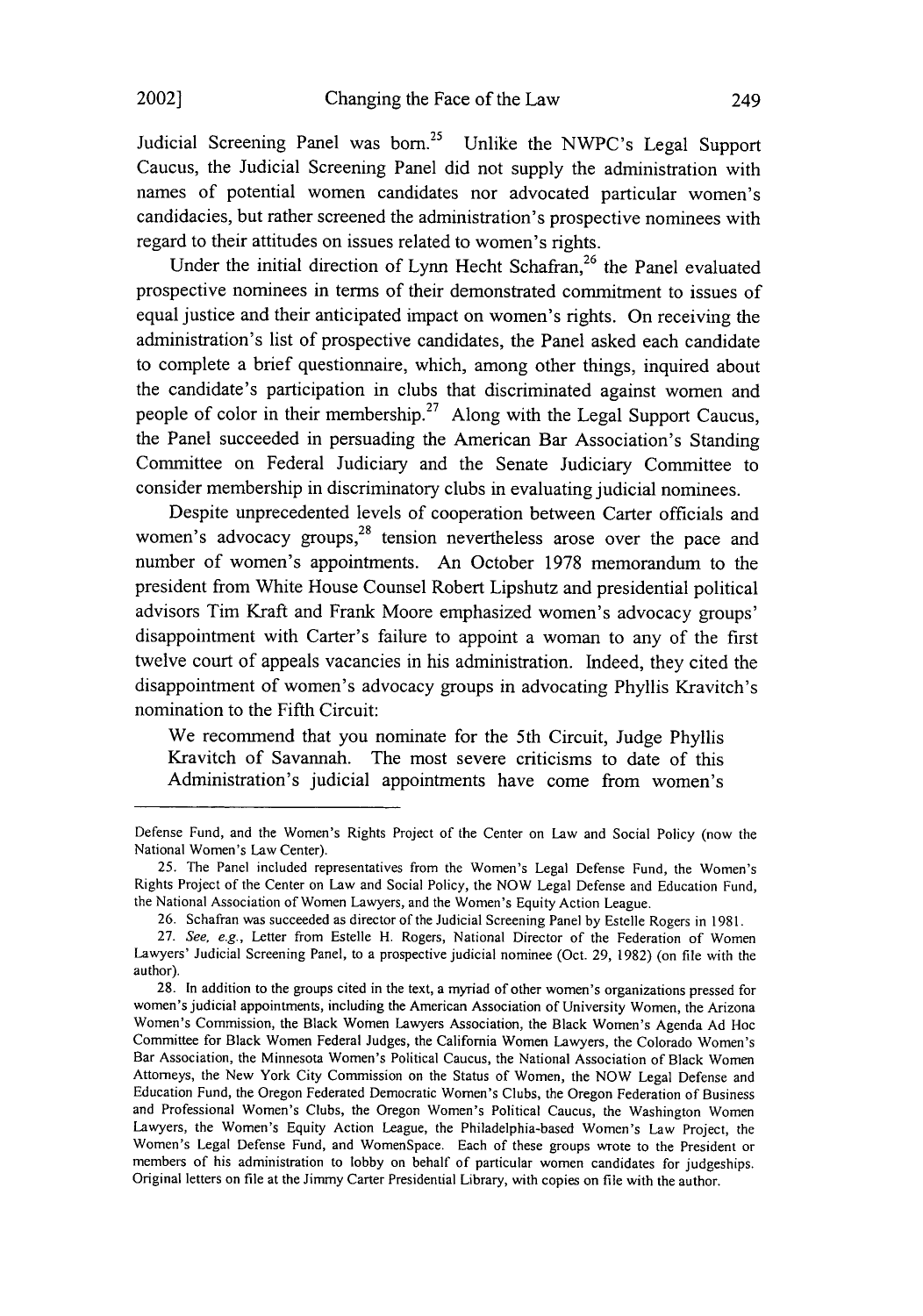groups, who are distressed that none of the 12 circuit judges nominated to date have been women. In part, this has been caused by the failure of many nominating panels to include women on the list of candidates submitted to us....

That President Carter's first nomination of a woman to the court of appeals was credited, at least in part, to advocacy groups' frustration with the slow pace of women's judicial appointments illustrates the impact and influence of such groups.

# III. THE 1980 PRESIDENTIAL ELECTION AND A WOMAN FOR THE SUPREME COURT

The National Association of Women Judges (NAWJ) was inaugurated in 1979 with the purpose of advocating women's appointments at the federal, state, and local levels, as well as training women for election and selection for judgeships. Under the initial leadership of California judges Joan Dempsey Klein and Vaino Spencer, NAWJ's original bylaws declared its purpose as:

- promot [ing] the administration of justice;
- \* discuss[ing] legal, social, and ethical problems mutually encountered by women judges and formulat [ing] solutions;
- increas [ing] the number of women judges so that the judiciary more appropriately reflects the role of women in a democratic society; and
- addressing other important issues particularly affecting women judges.<sup>30</sup>

From the outset, NAWJ adopted a resolution "call[ing] for the appointment of a woman to the U.S. Supreme Court."<sup>31</sup> Fulfillment of this goal became NAWJ's immediate priority. The Association lobbied Carter and Reagan, as the two 1980 presidential nominees, to pledge to appoint a woman should a Supreme Court vacancy occur during the upcoming term. Reagan "took" the pledge, while Carter refused, likening it to sex discrimination.

<sup>29.</sup> Memorandum to President Carter from White House Counsel Robert Lipshutz and presidential political advisors Tim Kraft and Frank Moore 1 (October 1978) (on file with the Carter Presidential Library).

<sup>30.</sup> NAWJ founding documents (on file with the Schlesinger Library on the History of Women, Harvard University). NAWJ currently formulates its mission as follows:

To study and educate the general public about the number of women judges, the processes by which judges are selected, nominated, elected or confirmed and the barriers which interfere with women's full participation in this process;

In order that the judiciary may more accurately reflect the role of women in a democratic society, to encourage the selection of additional women judges by compiling accurate information on judicial candidates and potential candidates and by cooperating with private and governmental organizations concerned with judicial selection...

NATIONAL ASSOCIATION OF WOMEN JUDGES, 2000 MEMBERSHIP DIRECTORY 69.

<sup>31.</sup> NAWJ Founding Documents (1979) (on file with the Schlesinger Library on the History of Women, Harvard University).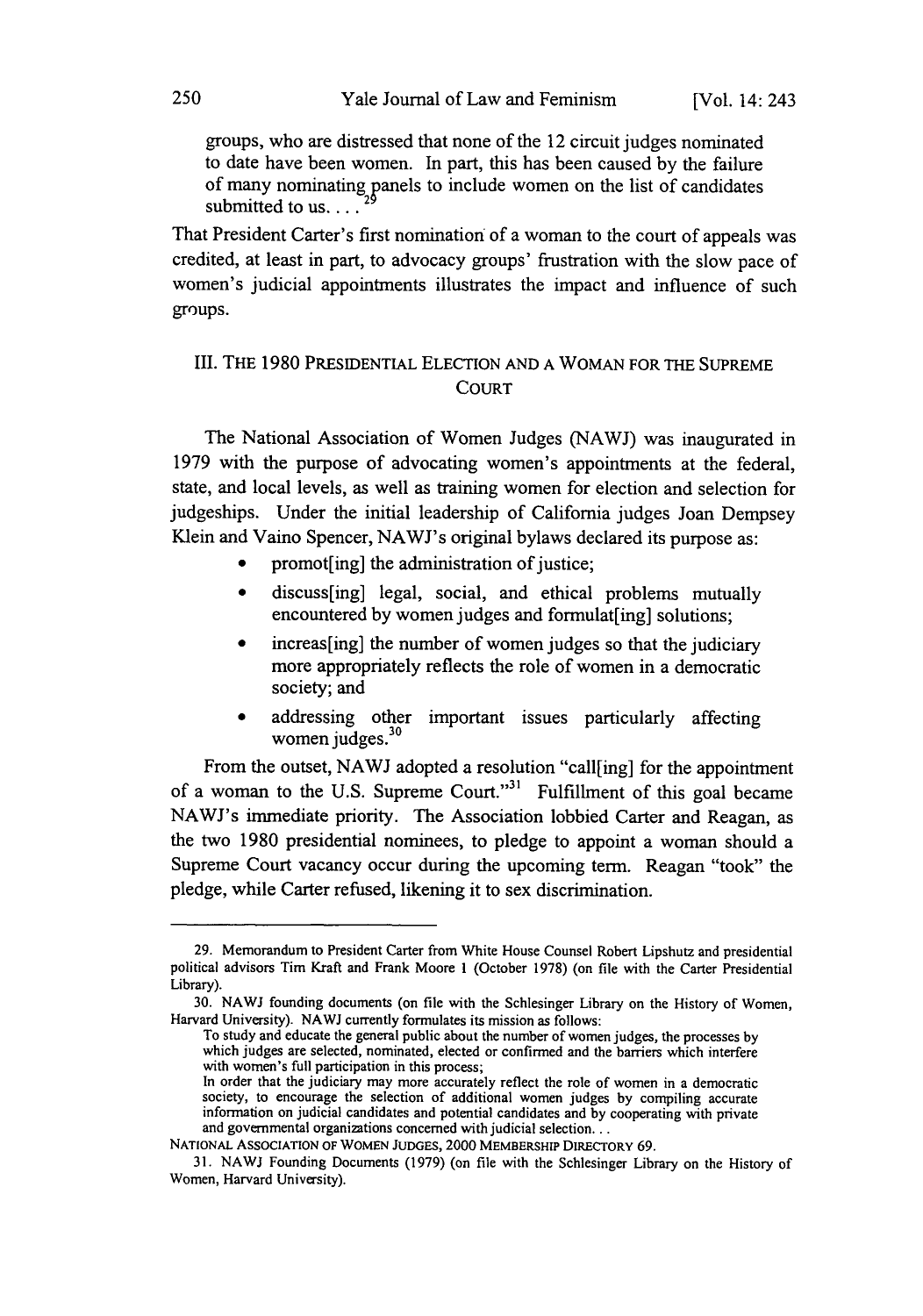Carter had given strong consideration to naming Shirley Hufstedler of the Ninth Circuit to the Supreme Court, had a vacancy occurred in his first term. But, at a NAWJ event honoring Carter for his efforts to appoint women judges (less than one month before the 1980 election),<sup>32</sup> the President stopped short of matching Reagan's promise to put a woman on the Supreme Court, instead pledging serious consideration of women and minorities:

I would be honored to be the first President to appoint a woman to the Supreme Court, but I cannot make such a promise. I can promise, based on my record so far, that women and members of minority groups will be fully considered, but I will not rule out anyone-male or female-on the basis of sex or race or religion or national origin.

To do that, to me, to promise ahead of time that I would comply with your wish would violate the principles for which you and I have both fought so hard and would violate the trust that's been placed in me as President.<sup>33</sup>

Invoking NAWJ members' personal experiences with sex discrimination, Carter declared, "I know that you, whose lives are full of critical decisions and who have experienced personal discrimination because you're female and arbitrary exclusion because you are women, understand that better than most momary.

Despite Carter's refusal to "take" the pledge, the impact of NAWJ's lobbying for a female Supreme Court appointee can be seen in remarks Carter prepared for a televised debate with Reagan two weeks before the election. These remarks underscored that the President's record in appointing women judges far exceeded that of Reagan as Governor of California:

NATIONAL ASSOCIATION OF WOMEN JUDGES

## HEREBY CONFERS UPON

#### PRESIDENT JIMMY CARTER

#### THIS

CITATION OF APPRECIATION

NAWJ Citation of Appreciation of President Carter (Oct. 2, 1980) (on file with the Carter Presidential Library).

34. **Id.** at 2059-60.

<sup>32.</sup> NAWJ presented Carter with a Citation of Appreciation for his appointment of women judges: WHEREAS, the National Association of Women Judges is an organization of women judges from all parts of America founded in October, 1979 in Los Angeles, California; and

WHEREAS, the National Association of Women Judges has as one of its stated purposes "to increase the number of women judges so that the judiciary more appropriately reflects the role of women in a democratic society;" and

WHEREAS, President Carter in recognition of the pluralistic society that is America, has appointed 40 women and 55 minority judges to the federal judiciary as of the date of this citation;

NOW THEREFORE, in appreciation of these appointive acts by President Jimmy Carter, reflecting a true understanding of America's commitment to a constitutional democracy and to equal opportunity for all its citizens, the

<sup>33.</sup> President Jimmy Carter, Remarks at a White House Reception for National Association of Women Judges (October 3, 1980), in PAPERS OF THE ADMINISTRATION OF JIMMY CARTER 2059, Speechwriters' Chronological File, Box 82, Carter Presidential Library.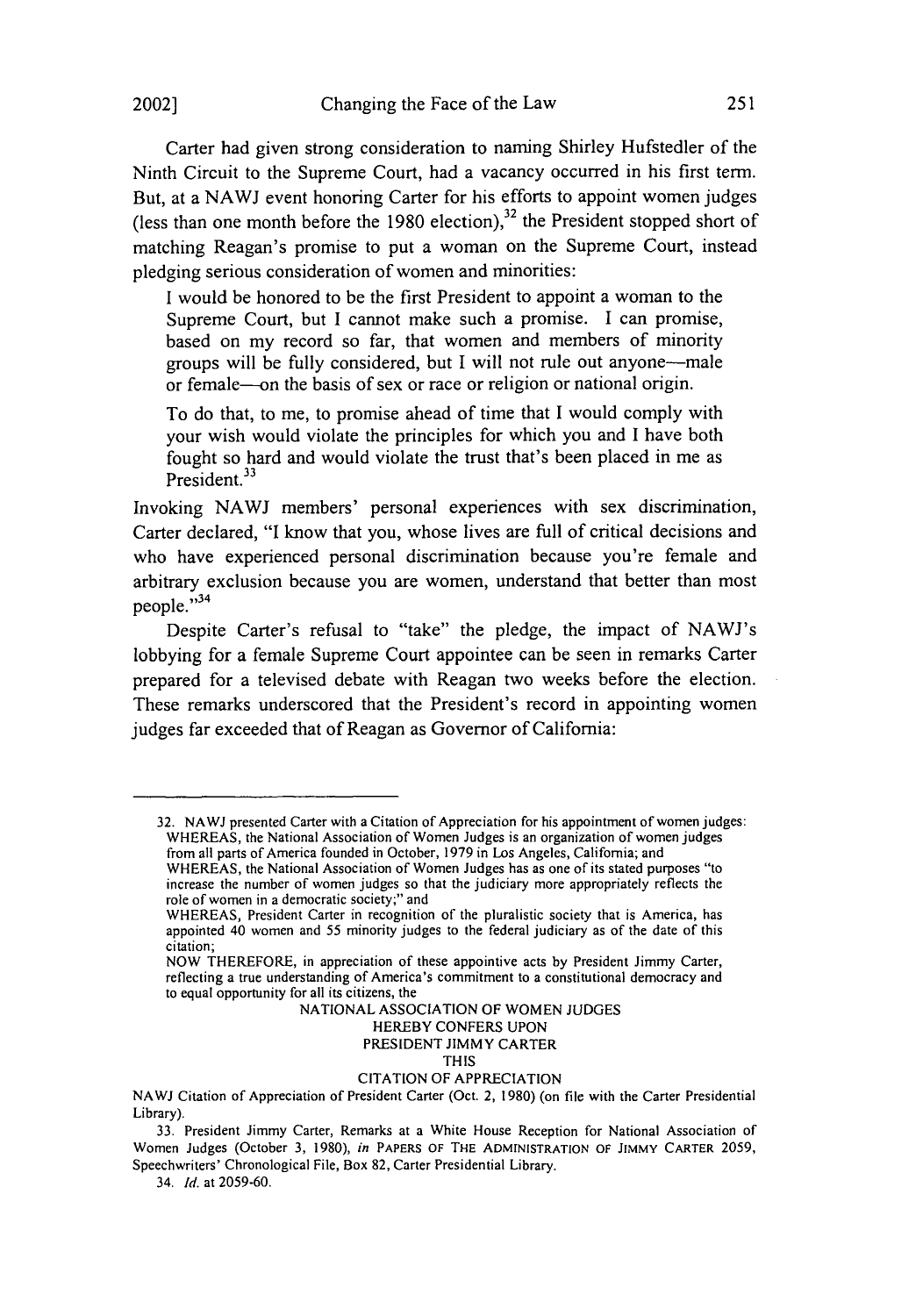Much has been made of whether Governor Reagan or I would appoint more women or members of minority groups to the Supreme Court and our other courts. The Governor has made campaign promises to make such appointments. I have not and will not. My own record of nondiscrimination in judicial appointments is clear, and it is much better than his record in California.

Soundly defeating Carter, Reagan proceeded to fulfill his pledge by appointing Sandra Day O'Connor to the first vacancy in his first term.<sup>36</sup>

## IV. ABOUT-FACE UNDER REAGAN AND BUSH I

The relationship between the White House and groups advocating women's judicial appointments changed markedly between the Carter and Reagan and Bush I administrations. While there was frustration with the pace and extent of women's appointments under Carter, a generally cooperative relationship existed between the advocacy groups and administration officials charged with judicial appointments. Once Reagan entered office, this cooperation ceased. Groups advocating women's appointments no longer had entrée to presidential decisionmakers. Reagan discontinued Carter's practice of forwarding names of prospective candidates to the Federation of Women Lawyers' Judicial Screening Panel and the National Bar Association for prenomination screening.<sup>37</sup> Hostility instead brewed between the women's advocacy groups and the White House, coming to a very public head with the defeat of Judge Robert H. Bork's nomination for the Supreme Court in 1987. Shortly thereafter, the Senate Judiciary Committee, under Democratic Senator Edward M. Kennedy's leadership, convened a hearing on Reagan's poor record. of appointing women and minorities, and representatives of several women's groups testified, including Estelle Rogers, executive director of the Federation of Women Lawyers' Judicial Screening Panel.<sup>38</sup>

NAWJ continued to grow, advocating increased appointments of women to the bench at all levels. In 1981, NAWJ partnered with the NOW Legal Defense and Education Fund to create the National Judicial Education Program to Promote Equality for Women and Men in the Courts (NJEP), under the direction of Lynn Hecht Schafran (formerly director of the Federation of Women Lawyers' Judicial Screening Panel). The Project's mission was to promote the study of gender bias at all levels of the court system-local, state,

<sup>35.</sup> President Jimmy Carter, Prepared Remarks for Presidential Debate (Oct. 20, 1980) (on file with the Carter Presidential Library).

<sup>36.</sup> *The Brethren 's First Sister: A Supreme Court Nominee-And a Triumph for Common Sense,* TIME, July 20, 1981, at 8.

<sup>37.</sup> W. Gary Fowler, *Judicial Selection Under Reagan and Carter: A Comparison of Their Initial Recommendation Procedures,* 67 **JUDICATURE** 265, 269 n.24 (1984).

<sup>38.</sup> Estelle Rogers, Testimony before Senate Judiciary Committee (February 2, 1988).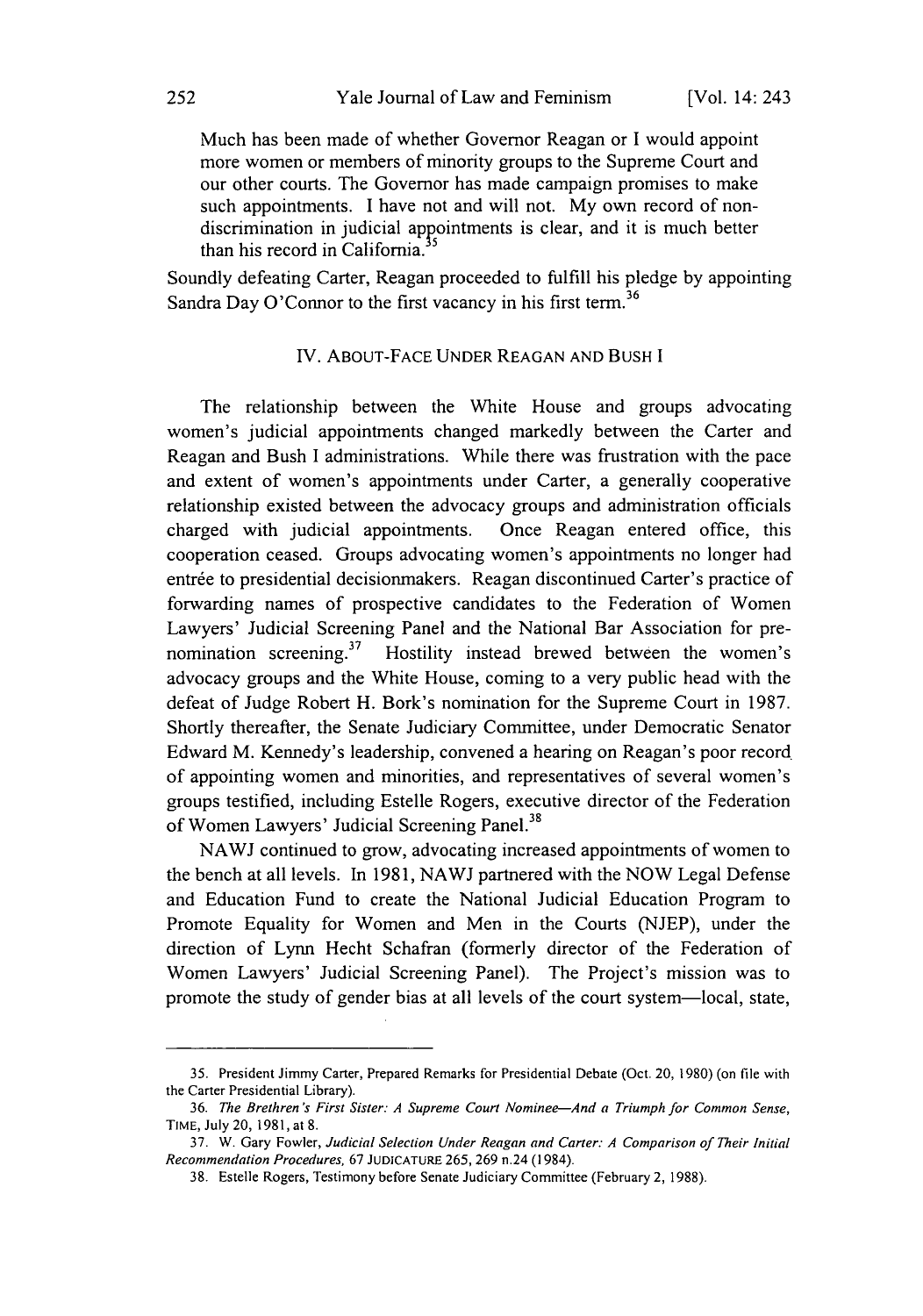and national.<sup>39</sup> A number of courts responded by forming gender bias task forces to study the question of women's treatment in the court system. Their findings were many and varied-among them that women judges were not always treated with the equal respect and authority accorded their colleagues.

Even though Reagan and Bush I appointed fewer women to Article III judgeships than Carter--thirty-one during Reagan's two terms and thirty-six in George H.W. Bush's single term-precedent had been firmly established for higher levels of participation by women in the federal judiciary. Clinton expanded upon Carter's breakthrough appointment of women by naming over ninety women to the bench in his two terms. While George W. Bush has not continued the Clinton expansion, he, like his predecessors starting with Carter, has not pursued the tokenism with which women historically gained opportunity for judicial service.

## V. LESSONS LEARNED

Carter's presidency marked a transformative moment in women's appointments to the federal bench. The confirmation of a substantial number of women to court of appeals and district court seats happened at that time in no small part due to the persistent lobbying of women's legal and political advocacy groups, a force that is now an institutionalized part of the judicial appointments process. What lessons should be taken from the impact of women's groups on women's judicial appointments under Carter? I suggest there are at least two.

First, women's advocacy groups employed a multi-pronged approach to advancing women's opportunities for service on the federal bench, simultaneously pressing their agenda on the presidential, congressional, and public fronts. Training women to apply for judicial office and submitting women candidates' names to the administration, these advocacy groups' efforts went beyond the focused push for women's judicial appointments; they lobbied for change in the evaluation of judicial candidates such that consideration was given to their attitudes on women's rights and membership in discriminatory clubs, with potentially far-reaching consequences for women's equality of opportunity generally.

Second, these groups worked in coalition with other women's groups and civil rights groups broadly to press women's appointments on the presidential agenda, support particular women's candidacies, oppose candidates threatening

<sup>39.</sup> See Lynn Hecht Schafran, Educating the Judiciary About Gender Bias: The National Judicial Education Program to Promote Equality for Women and Men in the Courts *and* the New Jersey Supreme Court Task Force on Women in the Courts, 9 WOMEN'S RTS. L. REP. 109 (Winter 1985); Judith Resnik, Asking About Gender in Courts, 21 SIGNS 952 (1996).